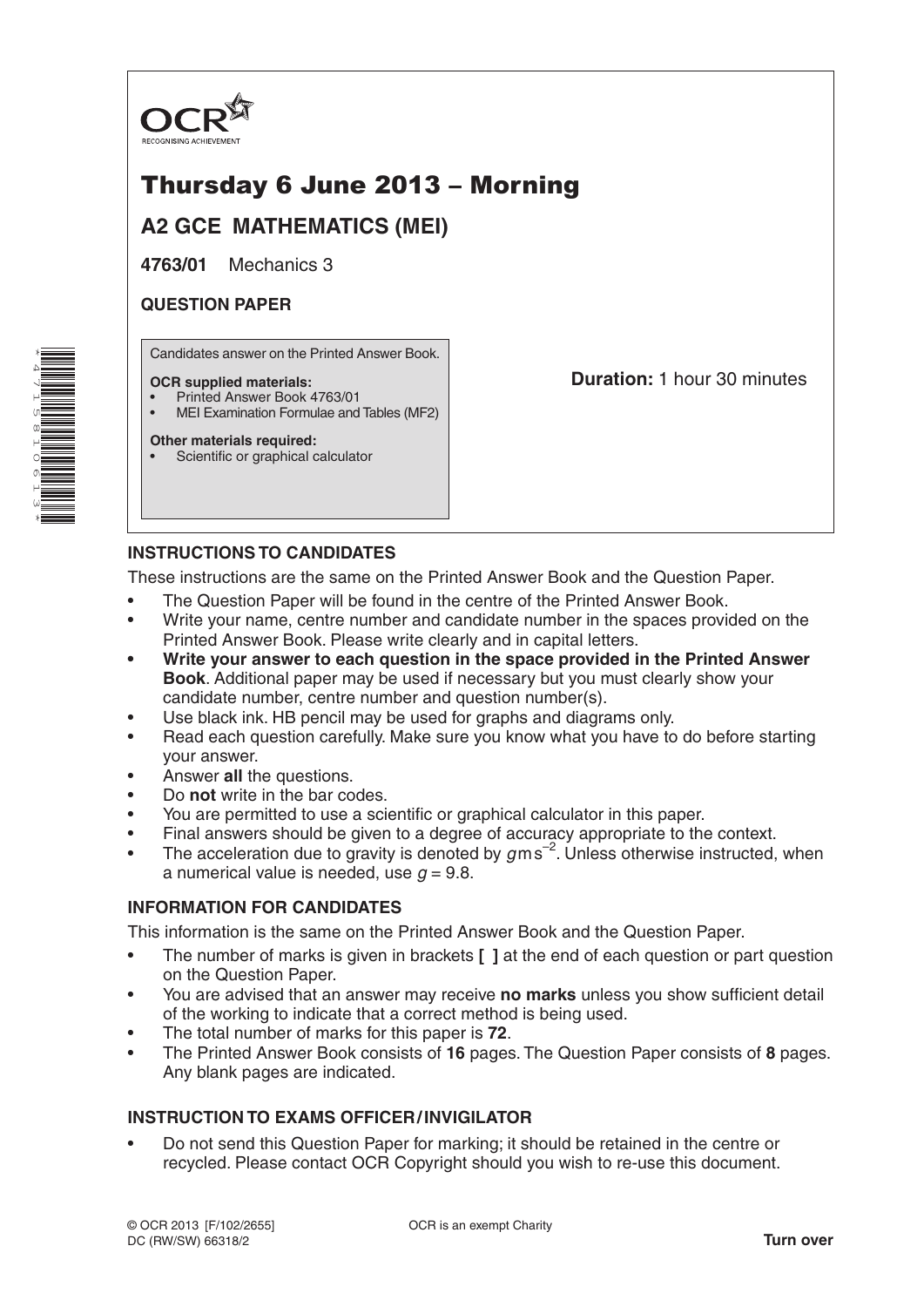- **1 (a)**  A particle P of mass 1.5kg is connected to a fixed point by a light inextensible string of length 3.2m. The particle P is moving as a conical pendulum in a horizontal circle at a constant angular speed of  $2.5 \,\text{rad}\,\text{s}^{-1}$ .
	- **(i)** Find the tension in the string. **[4]**
	- **(ii)** Find the angle that the string makes with the vertical. **[2]**
	- **(b)** A particle Q of mass *m* moves on a smooth horizontal surface, and is connected to a fixed point on the surface by a light elastic string of natural length *d* and stiffness *k*. With the string at its natural length, Q is set in motion with initial speed *u* perpendicular to the string. In the subsequent motion, the maximum length of the string is 2*d*, and the string first returns to its natural length after time *t*.

You are given that 
$$
u = \sqrt{\frac{4kd^2}{3m}}
$$
 and  $t = Ak^\alpha d^\beta m^\gamma$ , where A is a dimensionless constant.

**(i)** Show that the dimensions of *k* are MT<sup>-2</sup>.  $[1]$ 

(ii) Show that the equation 
$$
u = \sqrt{\frac{4kd^2}{3m}}
$$
 is dimensionally consistent.

(iii) Find  $\alpha$ ,  $\beta$  and  $\gamma$ . [4]

You are now given that Q has mass 5 kg, and the string has natural length  $0.7$  m and stiffness  $60 \text{ N m}^{-1}$ .

 $(iv)$  Find the initial speed  $u$ , and use conservation of energy to find the speed of Q at the instant when the length of the string is double its natural length. **[5]**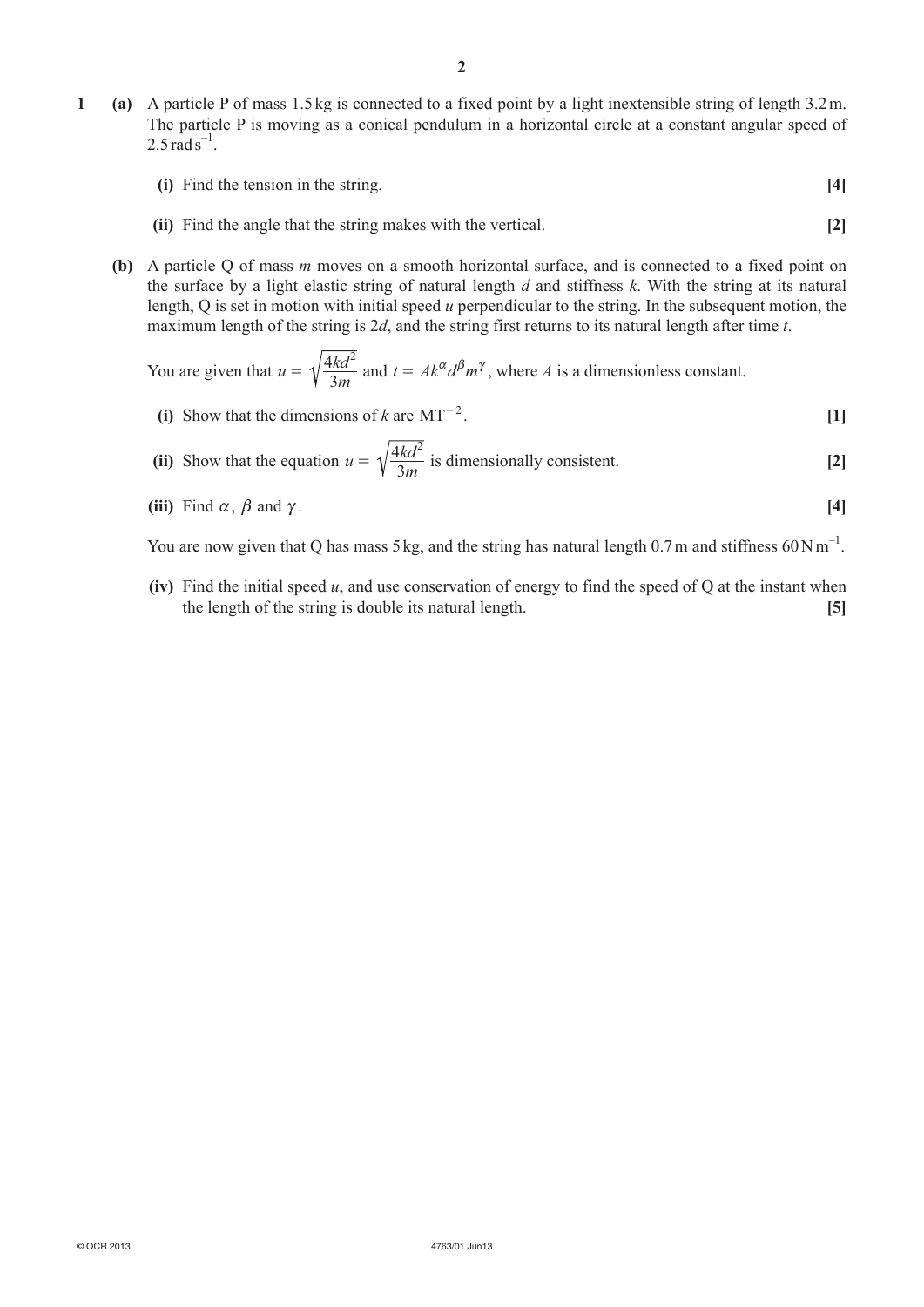**2**  A particle P of mass 0.25 kg is connected to a fixed point O by a light inextensible string of length *a* metres, and is moving in a vertical circle with centre O and radius *a* metres. When P is vertically below O, its speed is 8.4 m s<sup>-1</sup>. When OP makes an angle  $\theta$  with the downward vertical, and the string is still taut, P has speed  $v$ ms<sup>-1</sup> and the tension in the string is *T*N, as shown in Fig. 2.



**Fig. 2**

**(i)** Find an expression for  $v^2$  in terms of *a* and  $\theta$ , and show that

$$
T = \frac{17.64}{a} + 7.35 \cos \theta - 4.9.
$$
 [7]

- **(ii)** Given that  $a = 0.9$ , show that P moves in a complete circle. Find the maximum and minimum magnitudes of the tension in the string. **[4]**
- **(iii)** Find the largest value of *a* for which P moves in a complete circle. **[3]**
- **(iv)** Given that  $a = 1.6$ , find the speed of P at the instant when the string first becomes slack. **[4]**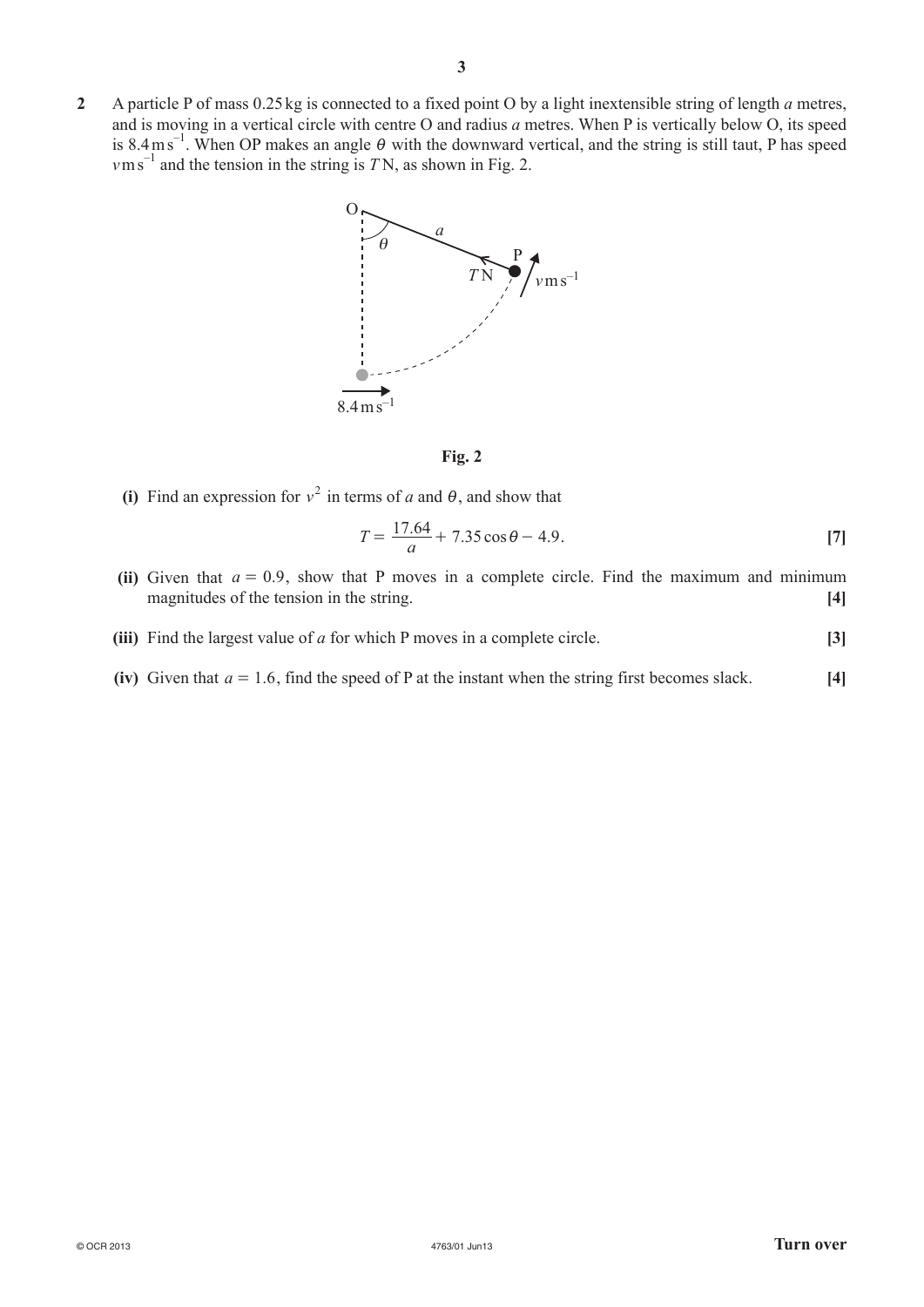**3**  A light spring, with modulus of elasticity 686N, has one end attached to a fixed point A. The other end is attached to a particle P of mass 18 kg which hangs in equilibrium when it is 2.2m vertically below A.

**(i)** Find the natural length of the spring AP. **[2]** 

Another light spring has natural length 2.5m and modulus of elasticity 145N. One end of this spring is now attached to the particle P, and the other end is attached to a fixed point B which is 2.5m vertically below P (so leaving the equilibrium position of P unchanged). While in its equilibrium position, P is set in motion with initial velocity  $3.4 \text{ m s}^{-1}$  vertically downwards, as shown in Fig. 3. It now executes simple harmonic motion along part of the vertical line AB.





At time *t* seconds after it is set in motion, P is *x* metres below its equilibrium position.

**(ii)** Show that the tension in the spring AP is  $(176.4 + 392x)N$ , and write down an expression for the thrust in the spring BP. **[3]**

(iii) Show that 
$$
\frac{d^2x}{dt^2} = -25x
$$
. [3]

- **(iv)** Find the period and the amplitude of the motion. **[3]**
- **(v)** Find the magnitude and direction of the velocity of P when  $t = 2.4$ . [3]
- **(vi)** Find the total distance travelled by P during the first 2.4 seconds of its motion. [4]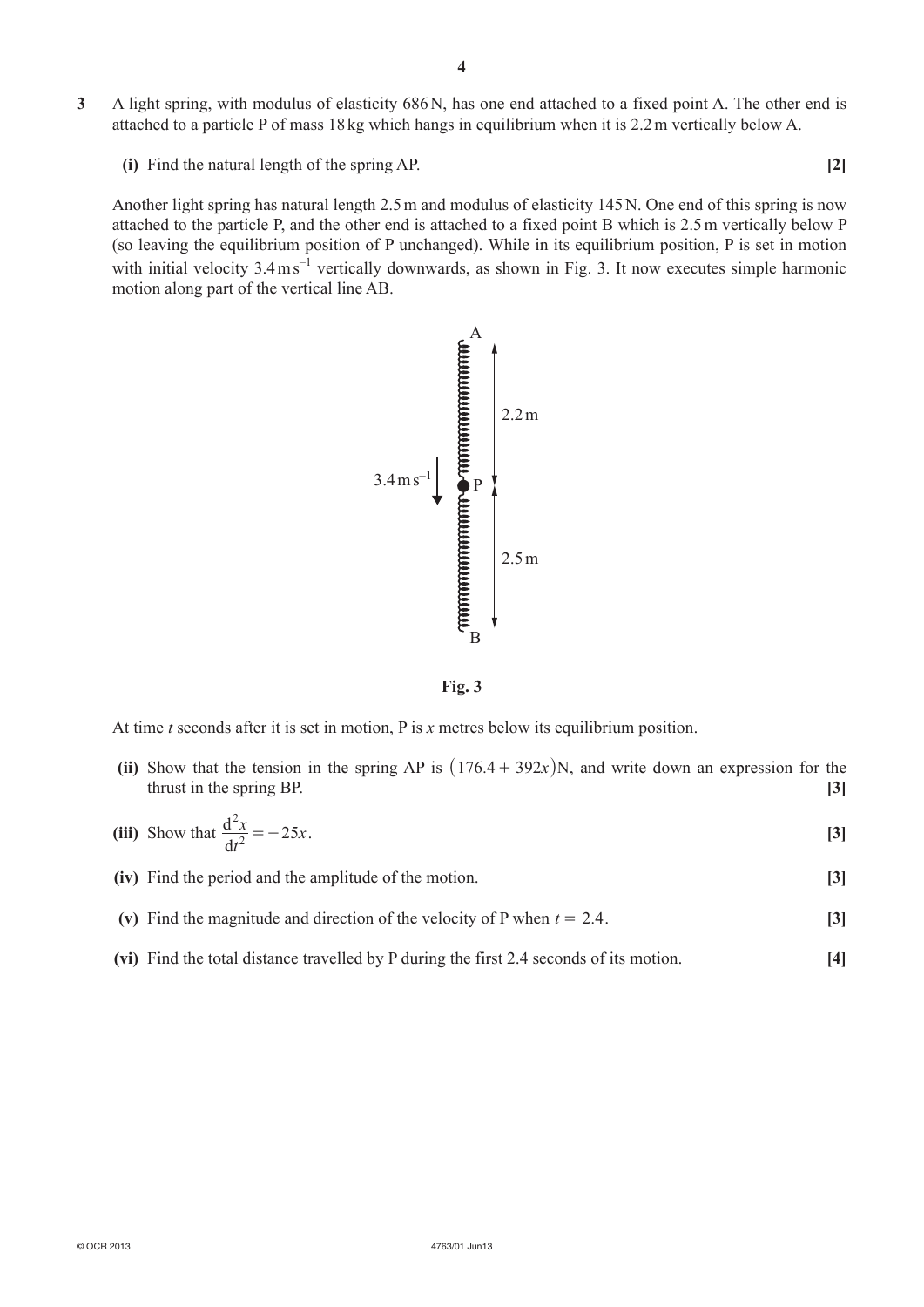**5**



**Fig. 4.1**

**(i)** Find the *x*-coordinate of the centre of mass of the solid *S*.  $[6]$ 

The solid *S* has weight *W*, and it is freely hinged to a fixed point at O. A horizontal force, of magnitude *W* acting in the vertical plane containing OA, is applied at the point A, as shown in Fig. 4.2. *S* is in equilibrium.





**(ii)** Find the angle that OA makes with the vertical. **[3]** 

## **[Question 4(b) is printed overleaf]**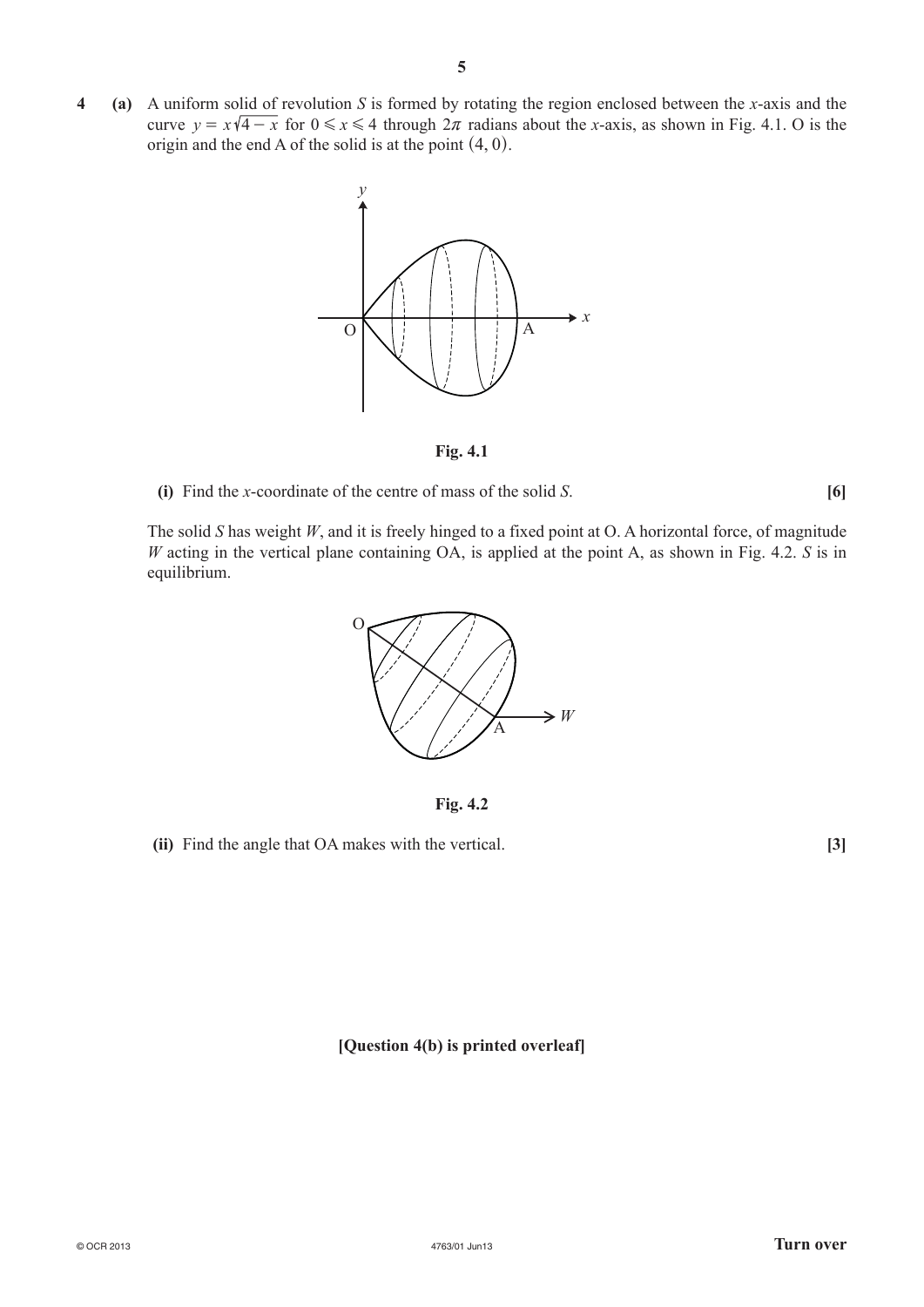**(b)** Fig. 4.3 shows the region bounded by the *x*-axis, the *y*-axis, the line  $y = 8$  and the curve  $y = (x - 2)^3$ for  $0 \leq y \leq 8$ .



**Fig. 4.3**

Find the coordinates of the centre of mass of a uniform lamina occupying this region. **[9]**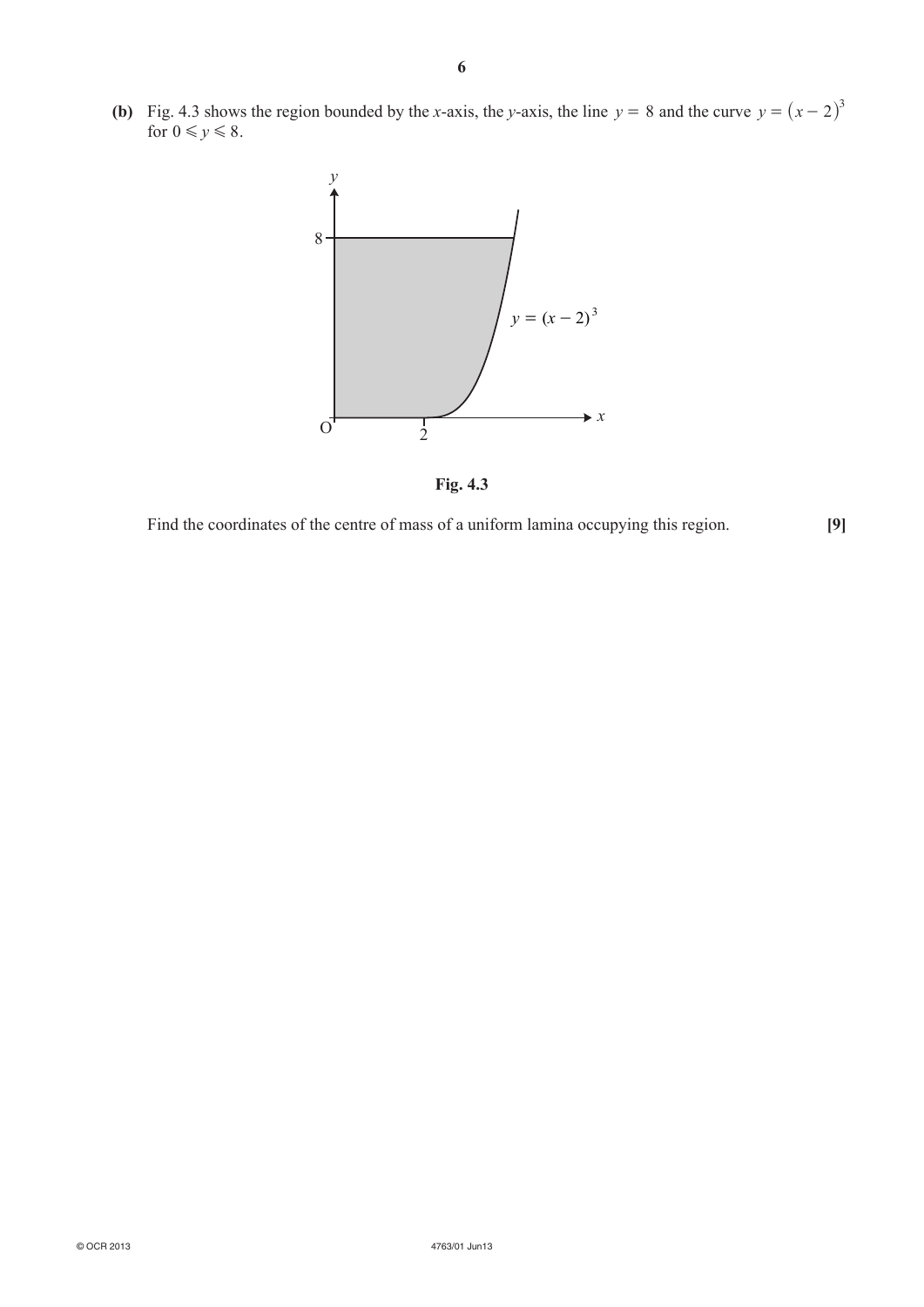#### **BLANK PAGE**